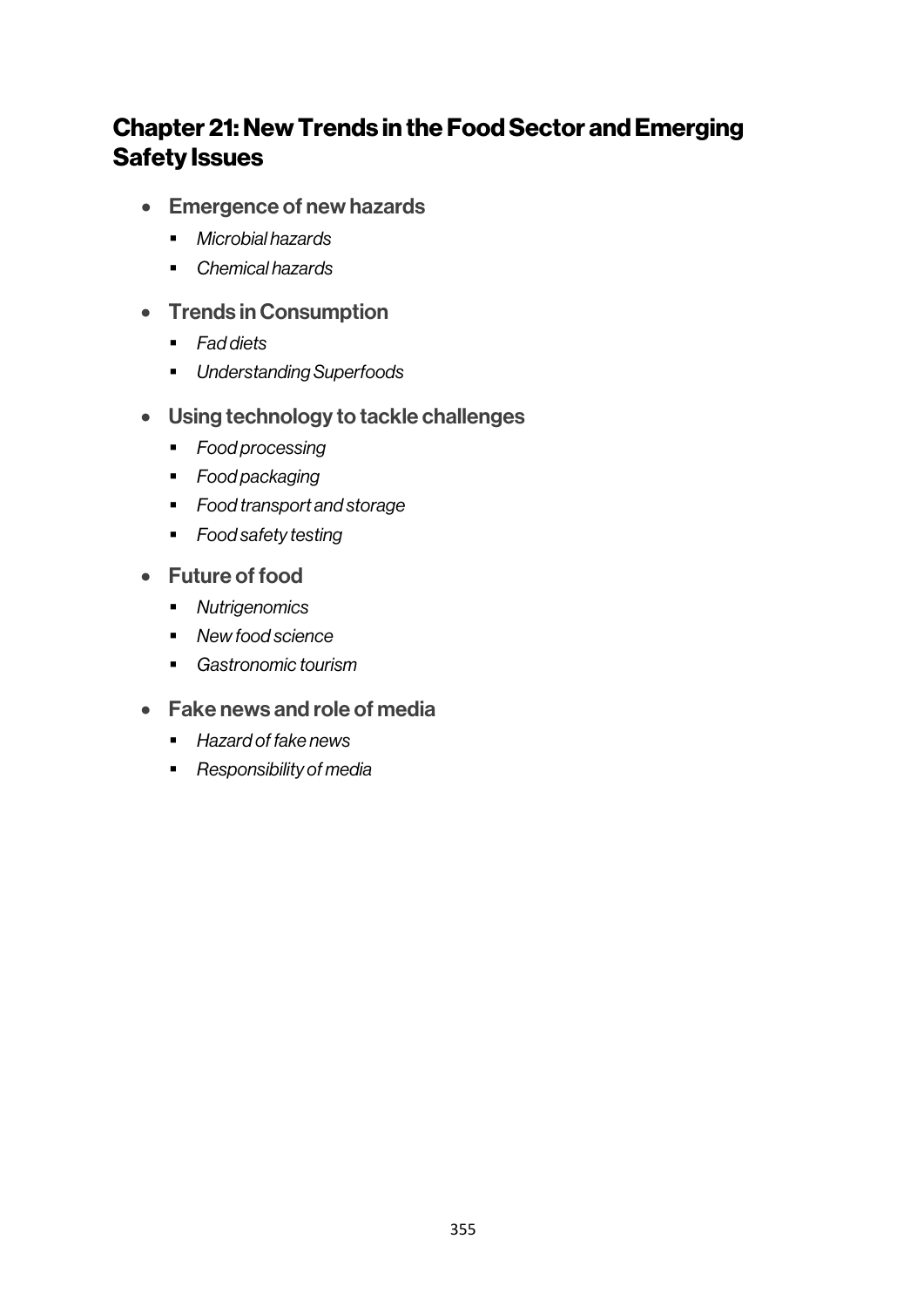# Chapter 21: New Trends in the Food Sector and Emerging Safety Issues

The food ecosystem is constantly changing. Challenges like climate change, globalization of food industry, urbanization, emerging water- and food-borne diseases, antimicrobialresistant bacteria, chemical contaminants in a greater number and variety of foods, increasing food costs, complexity of food supply chains, triple burden of malnutrition, changing food consumption pattern of consumers, etc. threaten food security and safety. New technologies and innovations are needed to address these challenges. Increasing food production, improving packaging, storage and transport to decrease food losses, newer methods of detection of contaminants and monitoring microbial growth, sciencebased methods of assessing risk and development of resource-efficient technologies are some of the ways of ensuring safe and wholesome food for the coming generations. This chapter discusses these trends as well as looks at emerging trends of fad diets and superfoods as well as sciences of nutrigenomics and molecular gastronomy. Technological advances in tools for communication have created the problems of 'information overload' and misinformation in the media. Let us see how the consumers can benefit from the advancements in technology as well as protect themselves from negative impacts.

## Emergence of New Hazards

Technology is one of the driving forces of innovation today and it is challenging some of the most established companies to adopt to the new changes so that they stay relevant. The world is facing the challenge of population growth with an expected 10 billion mouths to feed by 2050. While use of biotechnology can increase the food supply, innovative solutions are needed for improving processing and packaging to increase shelf life and safety of food. Emerging new threats/hazards demand constant monitoring of the food supply with early identification systems. According to EFSA, an emerging risk is defined as "A risk resulting from a newly identified hazard to which a significant exposure may occur, or from an unexpected new or increased significant exposure and/or susceptibility to a known hazard." New biological or chemical hazards, which were not considered problematic earlier, are being detected in foods which earlier didn't have these hazards. In addition, hazards are causing illness in a greater number of people or in regions where they didn't exist earlier. These hazards have to be recognized and controlled before they become major threats.

Changes in the food consumption behaviour with expansion of commercial food services, new methods of large-scale food production, processing and preservation, and, environmental pollution have led to the emergence of newer food safety issues. Advances in food science and biotechnology have introduced new food products, crop varieties and genetically modified foods. With global treaties and lifting of trade barriers between nations there is a greater movement of food from one country to another. While this trend maybe welcome from the point of view of better trade and accessibility to diverse foods, it also raises concerns about introduction of pathogens in countries which were hitherto unexposed to them as well as emergence of allergies due to consumption of new foods, and other adverse effects.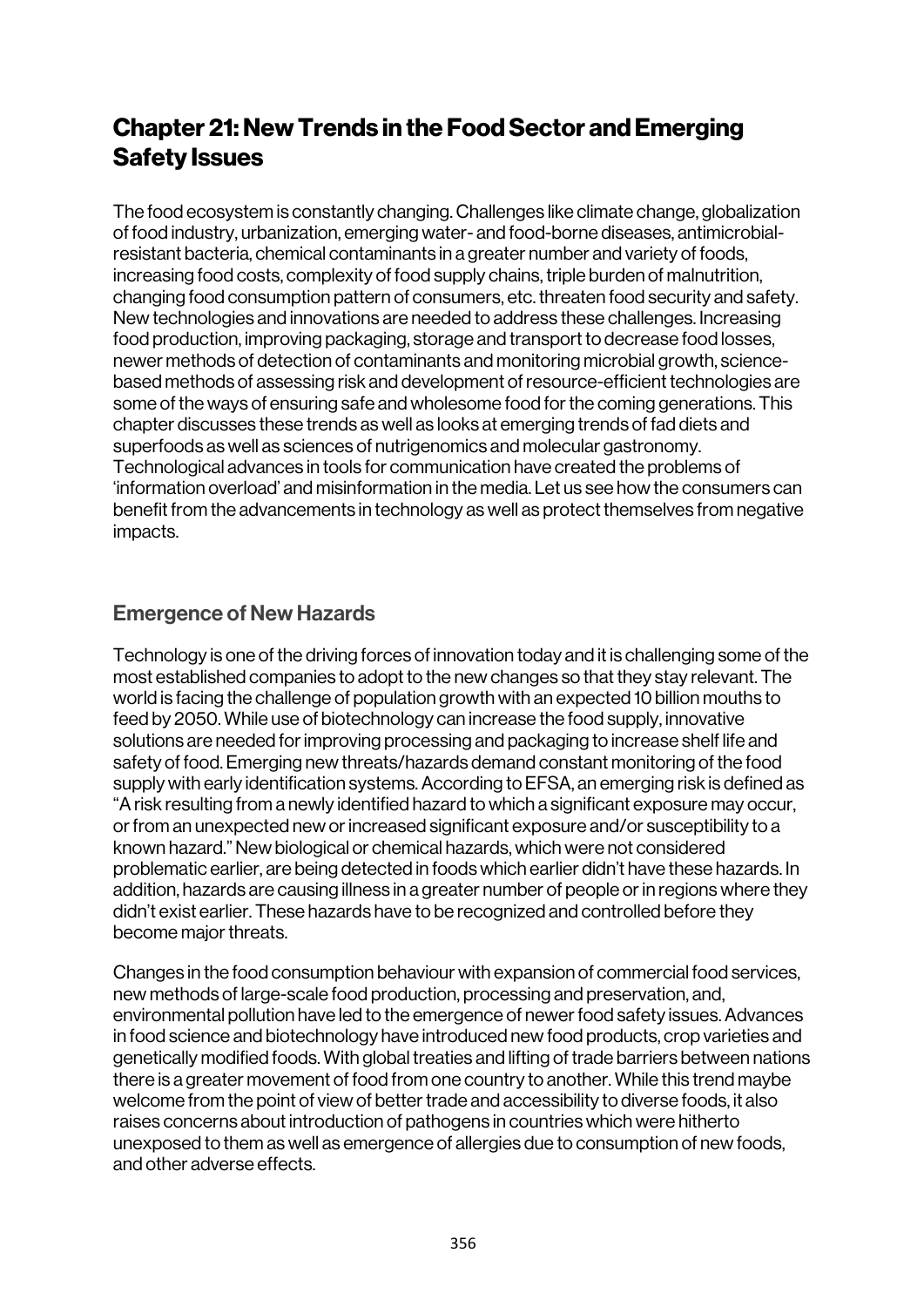Other hazards which are emerging world-wide are virulent new strains of microbes which do not respond to the standard treating protocol. Emergence of drug resistant strains of microbes is being blamed on indiscriminate use of medication both in veterinary practice and by humans. The microbes learn to adapt and undergo mutations which make them stronger and more resistant. Microbes are also being detected in foods which were earlier not believed to be carriers of pathogens. Let us learn about some of these emerging hazards in greater detail.

### Microbial hazards

Emerging pathogens of concern are those pathogens which are either causing a new illness or the number of cases is now increasing sharply, or they are spreading the disease over a wider geographical area. For instance, increasing number of people are falling ill due to Listeria, *E. coli 0157:H7* and multidrug resistant strains of Salmonella, Brucella, etc. Bird flu, Swine flu, Coronavirus and other infections have been making an appearance adversely affecting the food industry.

*Escherichia coli O157:H7* which causes diarrhea and hemolytic uremic syndrome, was earlier found in undercooked ground beef. It is now being detected in other foods like raw milk, apple cider, lettuce, brussel sprouts, uncooked sprouts, and soft cheesesmade from raw milk. Listeriosis, caused by eating food contaminated with the bacterium *Listeria monocytogenes,* affects primarily pregnant women, newborns, and adults with weakened immune systems. It has been detected in foods like milk, soft cheeses, salads, processed meats and ready to eat chicken and meat preparations which are contaminated post cooking. It survives the cold chain storage and causes listeriosis in vulnerable individuals.

New parasites like *Cryptosporidium parvum*, which are resistant to chlorine and other disinfectants are being detected in treated municipal water which had otherwise been declared safe for drinking. North American outbreaks of cyclosporiasis, due to protozoan parasite *Cyclospora cayetanensis*, provide another example of a new disease which is now endemic in more than 27 countries. *Campylobacter jejuni* is now considered as the most common bacterial food-borne pathogen in most countries with several reporting the emergence of antibiotic-resistant strains. *Salmonella typhimurium DT104*, which infected wild and farm animals, is now increasing making people sick as well. Non-typhoidal strains of Salmonella are also increasingly leading to illness.

The threat of animal diseases being transmitted to humans has also been a major concern. Confirmed instances of the avian influenza viruses infecting humans have been documented. The type of virus with the greatest risk is the highly pathogenic avian influenza HPAI strain, H5N1. Outbreaks have become more common due to intensive poultry production. The influenza virus has shown presence of genes that have been adapted from both human and avian strains. Transmissible Spongiform Encephalopathies (TSEs) are another example of diseases which have emerged as a result of altering natural feed of animals. The prion disease jumped species and was implicated in human deaths as well.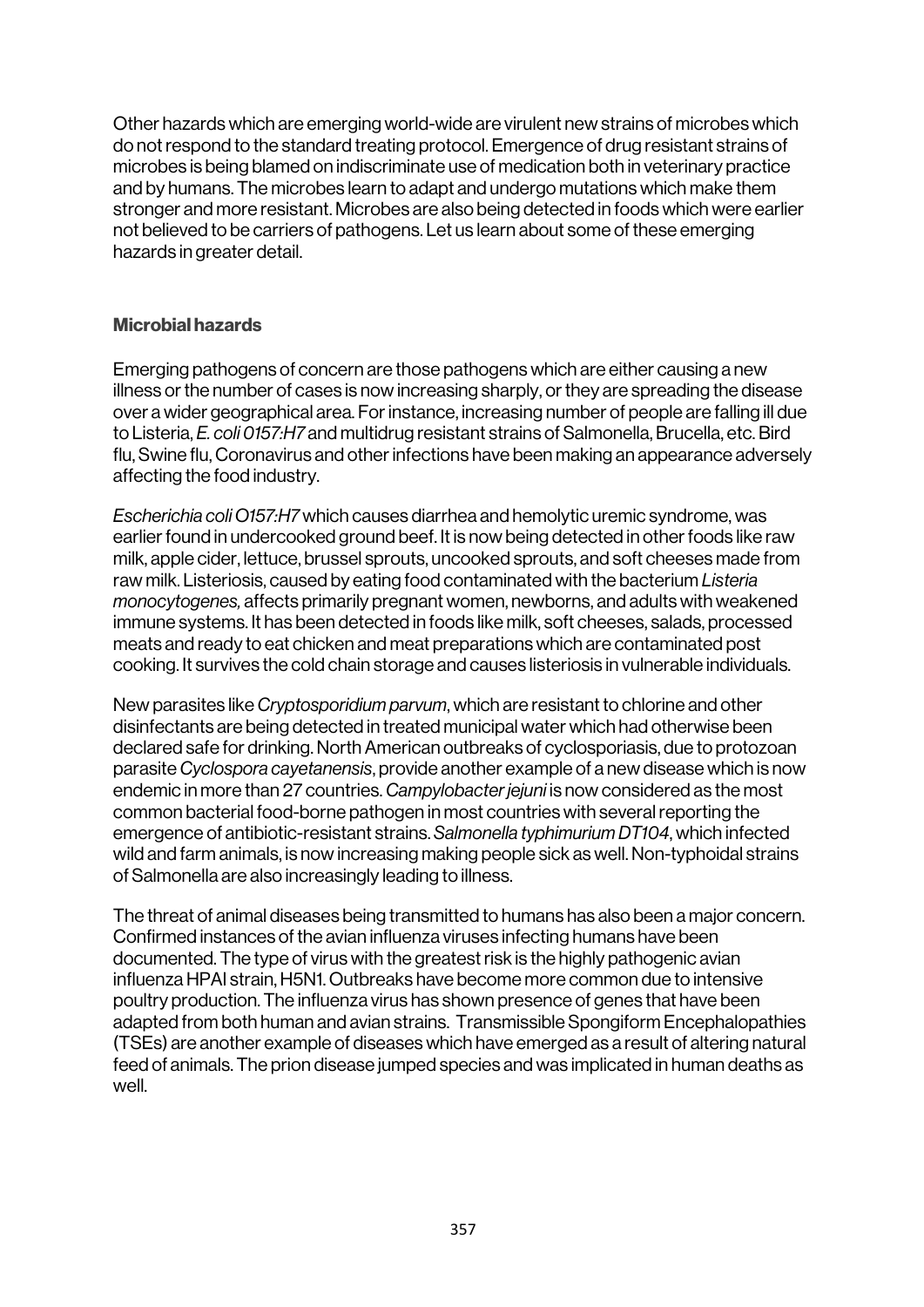Other examples of emerging pathogens include – *Toxoplasma gondii, Shigella, Vibrio parahaemolyticus, Yersinia enterocolitica*, etc. Antimicrobial Resistant (AMR) microbes is a growing concern which can be blamed on indiscriminate use of antimicrobial drugs, poor quality antimicrobials and use for non-therapeutic purposes in both humans and animals.

### Chemical hazards

Use of new chemicals in food production, processing and packaging is introducing newer contaminants into our food supply. Earlier chapters have highlighted these concerns regarding pesticide residues, drugs used in animal husbandry and other chemical contaminants either occurring naturally in foods or being produced during processing or leaching into food from equipment or packaging. Advancements in analytical methods and equipment is enabling us to detect contaminants in foods which we considered as safe, with the prime example being of phthalates and other chemicals migrating from plastic bottles to water/food being stored in it. Plastic debris in the marine environment is contaminating the fish and other seafood with a cocktail of chemicals and microplastics.

### Microplastics –An Emerging Threat

The United Nations warned about the presence of microplastics in fish in their Environment Project report for 2016. These tiny bits of plastic land up in the rivers and oceans due to poor waste disposal methods. They are ingested by marine life, which is food for man, thus increasing the risk of human exposure to these tiny bits of plastic and the chemicals present in plastics.

Milk, meat and eggs are usually the animal products in which residues of veterinary drugs were suspected, however in 2010 there was report of antibiotic residues in honey in India. This was because in commercial beekeeping, the bees are susceptible to infections and antibiotics are regularly used to tackle infections. Similarly, pesticide residues usually believed to be a problem in grains, vegetables and fruits are also finding their way into a greater number of processed foods and beverages in which contaminated water and raw ingredients have been used.

#### Ban on serving food in a newspaper

Use of newspaper for wrapping or serving food has been banned in India since 2016 as newsprint is made of toxic chemicals which leach into the food.

Chemical hazards may also naturally be present in plants and animals as has been discussed in earlier chapters. Increase in trade between countries has also introduced new foods to the population of the importing countries. In the country of origin, the local population had devised household cooking/ processing techniques to get rid of these toxins. The technique if not transferred to the importing country could result in them suffering the adverse effects. Factors such as climate change and ocean acidification have probably resulted in increased risk of toxic algal blooms and its outbreaks in India.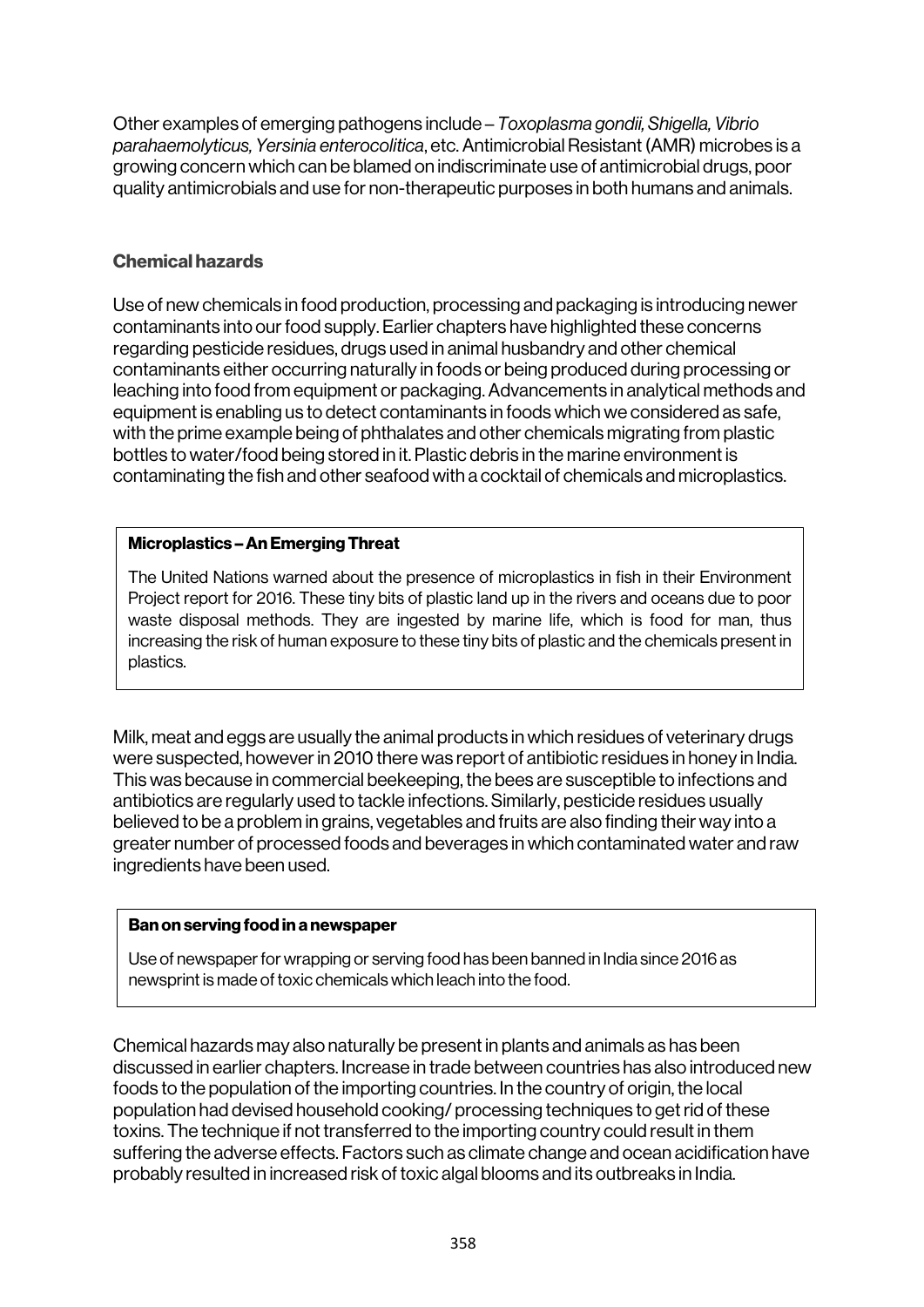Ciguatera fish poisoning was identified in 2016 in Indian city of Mangalore. The samples of *Lutjanus bohar* and *Pristipomoides filamentosus* tested in 2016 from Karnataka and Kerala region were found positive for ciguatoxins. Its presence in the fish does not affect the taste, odour or appearance of the fish which makes it difficult to identify and remove the contaminated fish. Lack of an accurate method to detect the disease in humans and toxin present in fish also make this toxin an important concern in food safety.

### Consumer fear regarding Food Irradiation and Genetically Modified Foods

The possibility of change in the structure of food components like proteins on exposure to irradiation or the production of a new harmful substances is a fear among consumer groups. Similarly, genetic modification of crops is looked at as 'meddling with nature,' which can result in production of allergenic food or food leading to adverse health effects. Long term studies to demonstrate the safety of these foods need to be carried out.

## Trends in Consumption

There is an increased awareness among people about diet-related diseases across the world. This has triggered the trend of seeking 'health foods' and unfortunately 'quick-fix' solutions which do not need too much of an effort on the part of the individual. This has popularised fad diets or use of superfoods which promise health miracles or an ideal body shape.

### Fad diets

Fad diets are popular diets which promise rapid weight loss or some other health benefit for which there is no real scientific evidence. These diets promote short-term changes instead of life-long changes. Their popularity has no association with the diet's effectiveness, nutrition soundness or safety. They, like fashion, gain popularity and a following for some time till they lose favour or until the scientific community highlights the adverse health effects that the diet is likely to cause. Most of these diets are low-calorie, weight-loss diets. Others are based on physiological or biochemical parameters like blood group. Creators of these diets often engage celebrities to endorse their diets. Most fad diets promise quick-fix solutions without much effort on the part of the consumer.

### Box 1: How to spot a Fad diet

Fad diets can be easily identified as they tend to have the following features:

- $\triangleright$  Promoting only specific food groups or asking you to remove or drastically cut out certain food groups (for instance removing grains, vegetables, etc.)
- $\triangleright$  Promising rapid weight loss (more than 1 kg/week)
- $\triangleright$  Providing no scientific or medical evidence and relying on testimonies of celebrities or other individuals
- $\triangleright$  Offering 'herbal' supplements along with diet plan which will 'melt' or 'burn' the body fat.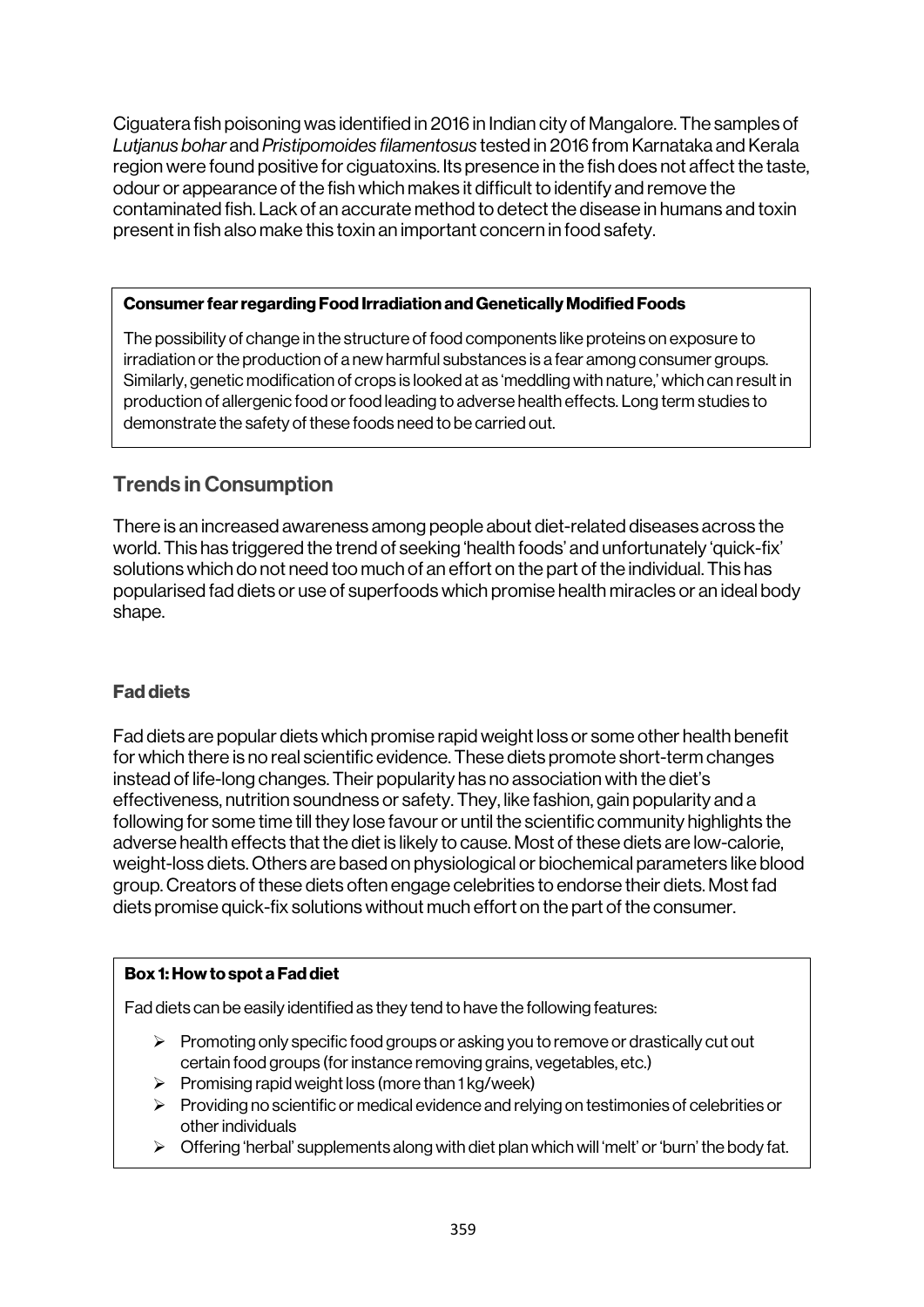Fad diets can sometimes lead to health problems. This is most often because they recommend cutting out of key foods from the diet. A number of these diets (e.g. Atkins, Keto diets, etc.) are low carbohydrate diets requiring the person to virtually cut out grains and some vegetables from the daily menu. Though keto diets have shown beneficial effects in patients of epilepsy, there is very little research data showing advantages for normal healthy people. In addition, diets high in animal protein have also been associated with increased urinary loss of calcium and increased load on kidneys. Some diets recommend the consumption of large amounts of a single food (like Cabbage Soup Diet, Banana and Milk Diet, Boiled Egg Diet, etc.). These diets cannot meet the nutrient needs of the body. Diets which drastically cut down on calories or any specific food group should only be undertaken on medical advice and under the supervision of a professional nutritionist. Trying out these diets on one's own often results in symptoms like weakness, fatigue, dehydration, nausea and headaches. Highly restrictive fad diets should hence be avoided. These diets are not sustainable as they are very different from regular diets which people are accustomed to consuming. People tend to regain any weight lost as soon as they revert to their regular diet and lifestyle.

### Understanding Superfoods

The dietary guidelines of all countries emphasize the need for healthy food patterns and making healthy food choices from all food groups. Few foods however stand out from the others in being packed with beneficial nutrients and phytochemicals. Including these in daily diets enhances the diet quality and offers additional health benefits beyond those attributed to the function of nutrients present in them. These foods are referred to as 'functional foods' or 'superfoods.' The list of superfoods is long, and several benefits are attributed to them (Table 1). The beneficial effects are attributed to bioactive substances present in them. What is important to understand is that these foods add to the quality of diets and by themselves cannot be responsible for maintaining health of individuals consuming them. People still need to practice healthy lifestyles and eat nourishing meals. The term 'superfood' may also be used by some as a marketing gimmick to trick consumers into buying certain food products. These products usually tend to contain one or more of 'superfruits' or 'supergrains' as ingredients. Any health claims made about the products should be supported by scientific research data.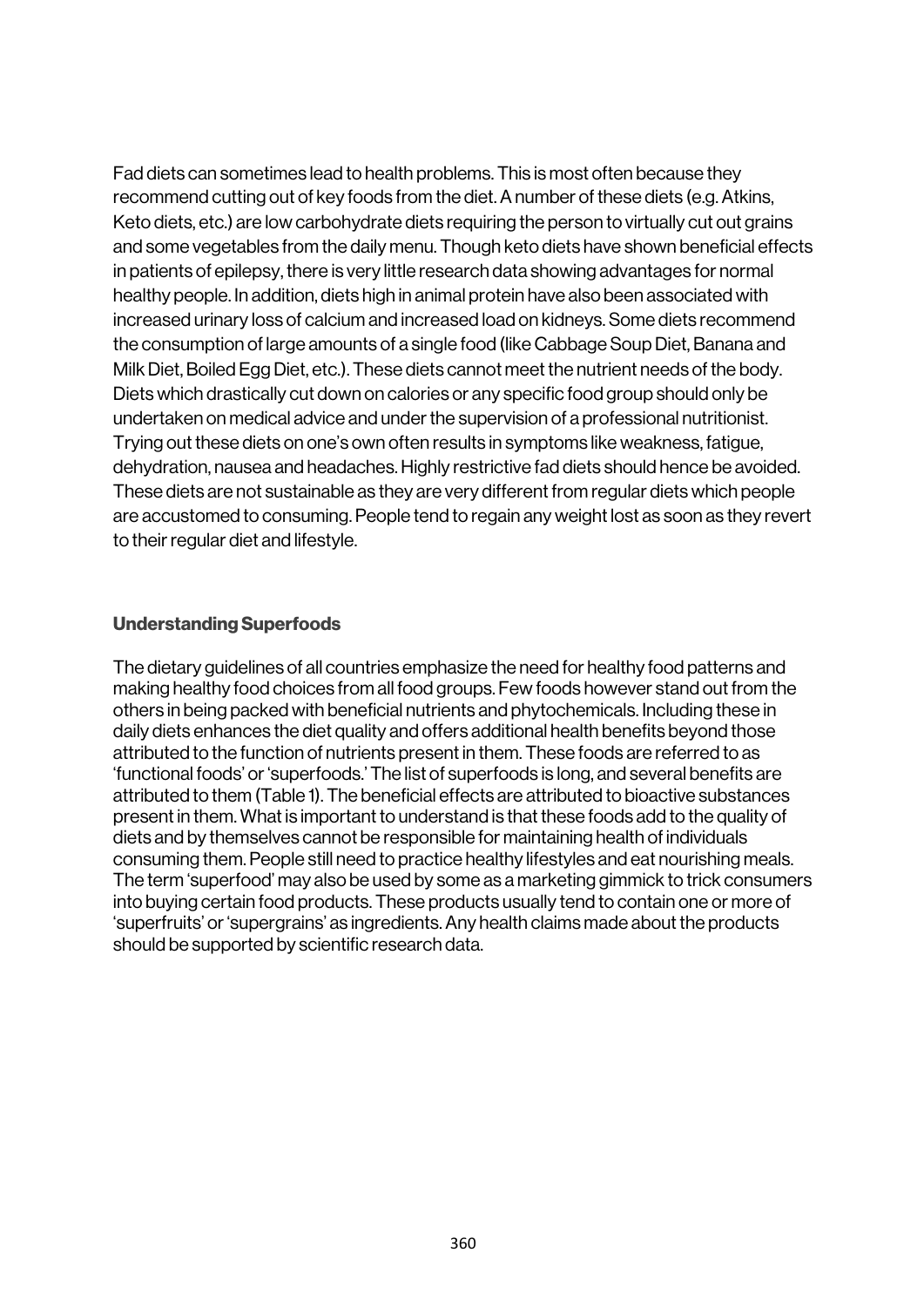*Table 21. 1: Some 'Superfoods' to Include in your Diet* 

| <b>Superfood</b>               | <b>Bioactive</b>                        | <b>Health benefits</b>        |
|--------------------------------|-----------------------------------------|-------------------------------|
|                                | ingredients/nutrients                   |                               |
| <b>Berries</b>                 | Anthocyanins, fibre                     | Rich in antioxidants, protect |
|                                |                                         | against cancer, cardio-       |
|                                |                                         | vascular disease, etc.        |
| Fatty fish (e.g. salmon, tuna, | Omega 3 fatty acids                     | Important for brain           |
| mackerel, sardines, etc)       |                                         | development and health,       |
|                                |                                         | protects against cardio-      |
|                                |                                         | vascular diseases             |
| Dark green leafy vegetables    | $\beta$ carotene, calcium, iron, fibre, | Important for synthesis of    |
| (spinach, mustard greens,      | several phytochemicals                  | haemoglobin, bone, eyes, and  |
| kale, etc.)                    |                                         | general health                |
| Nuts (walnuts, almonds, etc.)  | MUFA, protein                           | May reduce risk of            |
|                                |                                         | cardiovascular diseases       |
| Olive oil                      | MUFA, vitamin E, polyphenols            | May reduce risk of            |
|                                |                                         | cardiovascular diseases       |
| Whole grains (oats, millets,   | Soluble and insoluble fibre, B          | Help in lowering cholesterol, |
| brown/black rice, etc.)        | vitamins, minerals and                  | protect against               |
|                                | phytochemicals                          | cardiovascular diseases,      |
|                                |                                         | diabetes                      |
| Curd or yoghurt                | Calcium, protein, live cultures         | Good for gut health, bones    |
|                                | of beneficial bacteria                  |                               |
| Cruciferous vegetables         | Fibre, vitamins, and                    | Protect against some cancers  |
| (broccoli, cabbage,            | phytochemicals including                |                               |
| cauliflower, mustard greens,   | indoles, thiocyanates                   |                               |
| radishes, and turnips, etc)    |                                         |                               |
| Tomatoes                       | Lycopene                                | May reduce risk of some       |
|                                |                                         | cancers                       |
| Turmeric                       | Curcumin                                | Reduces inflammation,         |
|                                |                                         | antioxidant, antiseptic       |
| Tea especially green tea       | Flavonoids like catechins and           | May reduce risk of cancer,    |
|                                | epigallocatechin gallate                | rich in antioxidants          |

## Using technology to tackle challenges

Documenting the outbreak of food borne illnesses is one of the biggest challenges in India. Hospitals and physicians play an important role in notifying the government about any new disease or pathogen they suspect. To deal with the problem, real time monitoring and tracking needs to be done with hospitals and clinics uploading on dashboards any newly detected cases of food borne illness and, hence establishing an accessible database. Similarly, data on any hazard detected in food and likely to become a public health problem needs to be communicated effectively to the public with guidelines on how to manage the risk. Effective communication among stakeholders is the key to controlling and limiting disease outbreaks and minimizing consequent economic losses. With advances in communication technology this has become easier.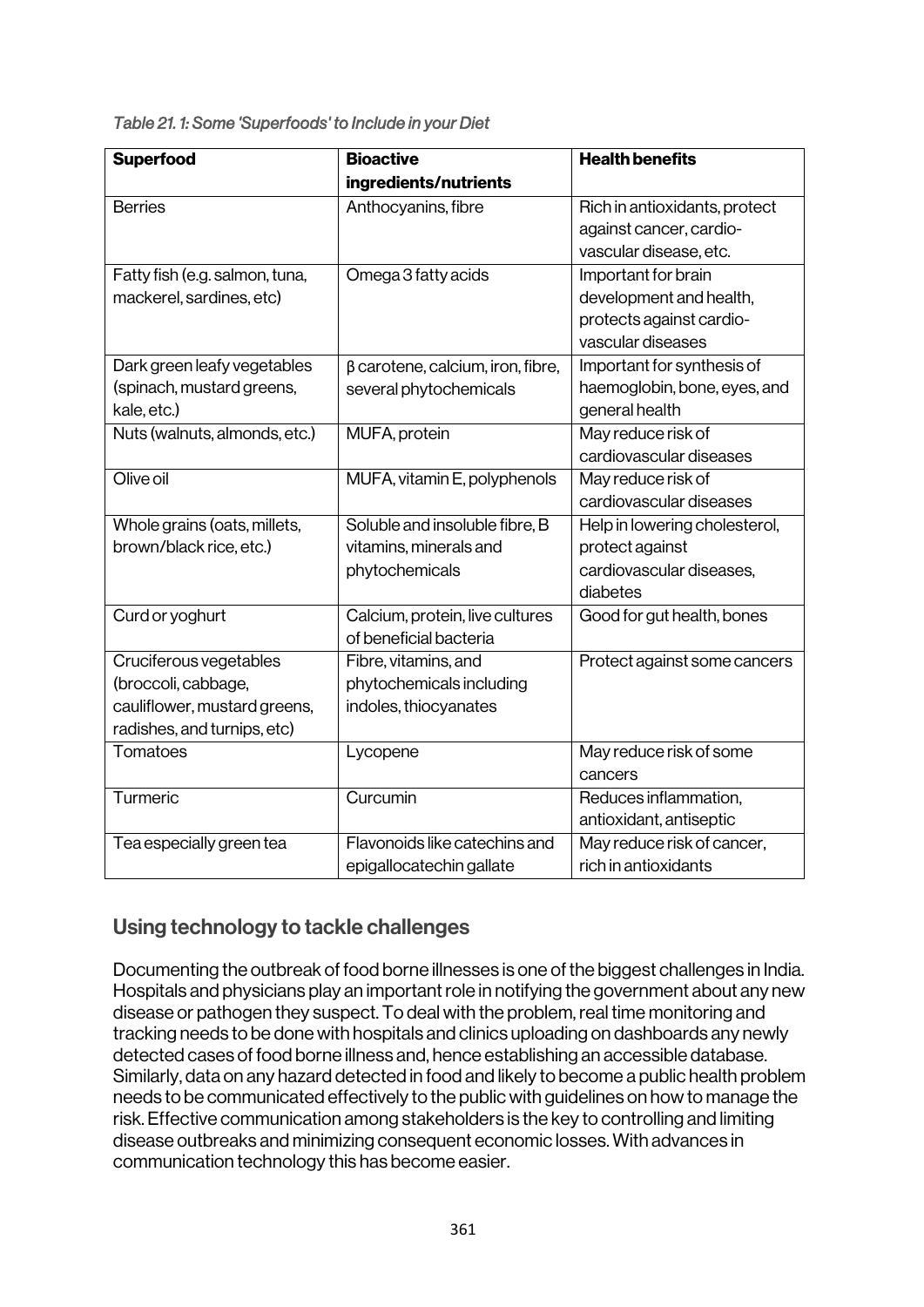### Food processing

New and improved technology is also helping to improve food production – increasing productivity, preserving nutrients and improving safety. *Microwave Assisted Thermal Sterilization (MATS)* is a new patented technology which promises to provide packaged meals which seem freshly cooked in flavour and appearance and which retain their original nutrients. In conventional processing packaged food is kept in pressurized cookers to inactivate pathogens, spoilage microorganisms and enzymes. To mask the damage caused by long exposure to high temperature, additional flavours or colour may be added to food. MATS technology significantly reduces thermal processing time and improves nutrient, flavour and colour retention. This is a post packaging sterilisation process in which a 915M Hz microwave signal induces dielectric heating within the packaged food, which is immersed in pressurized hot water, resulting in a much shorter heating step (Barbosa-Cánovas et al., 2014; DSTO, 2019).

### Food packaging

Fruits and vegetables are one of the essential components of our daily diet providing us with vitamins, essential minerals, antioxidants, dietary fibres etc. However, fruits and vegetables are highly perishable commodities which can spoil during the pre- and postharvest period due to spoilage microorganisms, insects, temperature, stress factor etc. The shelf-life of food is directly related to the type of packaging technology used.

Edible coating/packaging is one of the effective methods to tackle this problem. It provides a two-fold solution. Not only does it protect the wholesomeness of the fruits/vegetables by shielding it from the external environment, but also does not cause any harm to the environment since it is easily degradable. Edible coating can be safely consumed along with the fruit or vegetable (Raghav et al., 2016).

### Food transport and storage

Contamination can enter at any stage of food supply chain from farm to fork which includes production, processing, packing, transportation, storage, shelf display and consumption. Achieving the objectives of food quality partly relies on physical traceability throughout the chain. As a result, the management of the supply chain, more significantly the cold chain related to the manufacture, distribution and sale of perishable, and condition-sensitive products, should be given high priority.

Better methods of traceability of food products can also limit economic loss and adverse health consequences. If a certain batch of food is found to be a health threat, then it can be traced and recalled from the market preventing people from getting exposed to the hazard. *Radiofrequency Identification (RFID) Technology* is increasingly being used to trace products in the supply chain. RFID is a form of auto-identification, like a bar code or a license tag containing a unique serial number. RFID tags can also incorporate additional data such as details of product and manufacturer and can transmit measured environmental factors such as temperature and relative humidity. RFID technology can be applied in the food industry for supply chain management, temperature monitoring of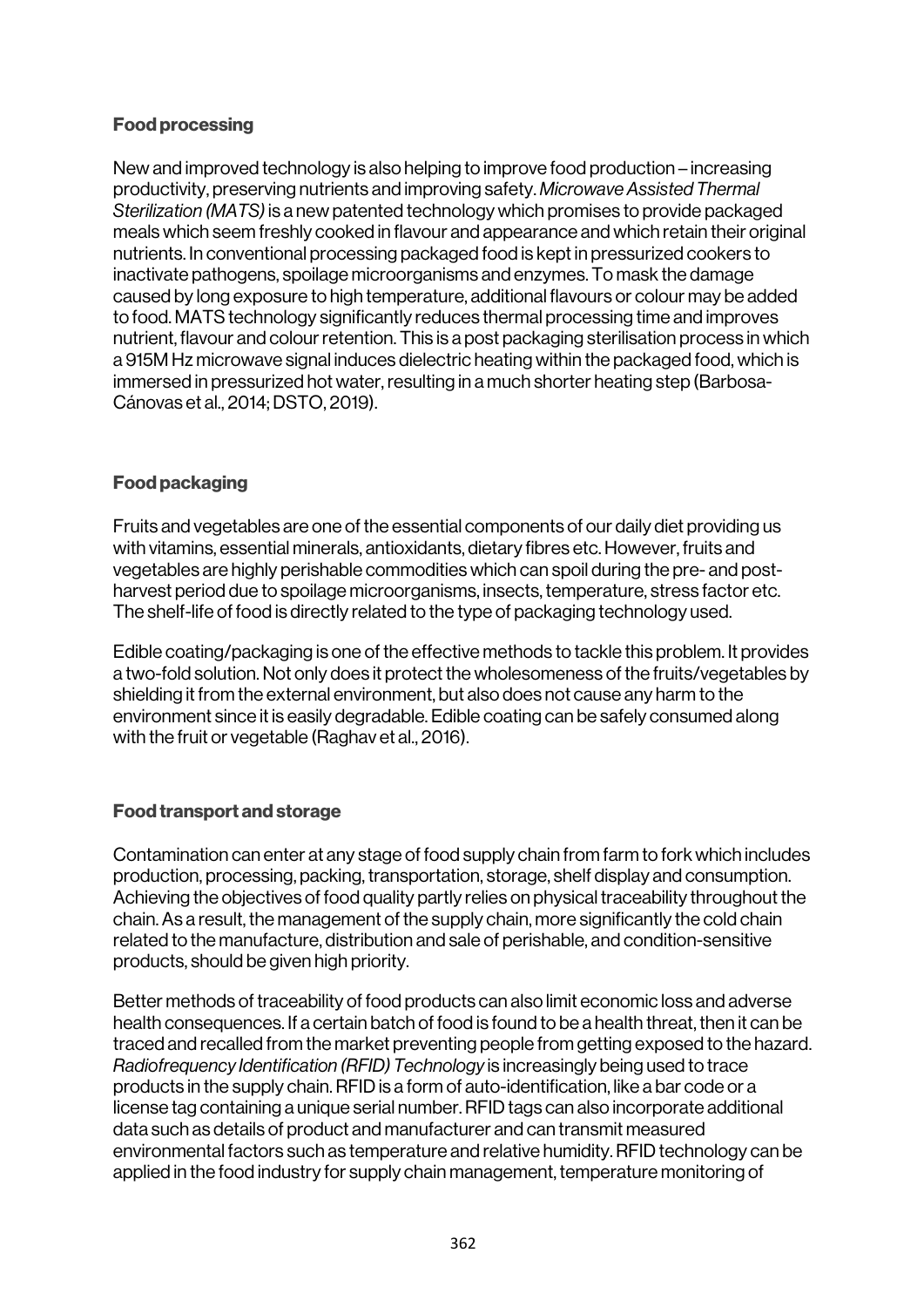foods, and ensuring food safety by tracking of food products during distribution and storage. These tags also monitor the shelf life of food products such as meat, fruit, dairy etc. to which they are attached. The tag senses temperature and integrates it over time to determine the shelf life of a product, which can be communicated to a reader. RFID technology has also been used in monitoring the ripening of climacteric fruits during transportation and vending. Efforts are on to develop mobile apps which can be used to check whether, for instance, the packet of frozen food you are buying was kept frozen throughout its journey from the factory to the supermarket shelf! You would probably not buy the frozen food if you discovered that it thawed during storage at a warehouse or supermarket because the power went off (Kumar et al., 2009).

Another new technology is that of *Thermochromic labelling* which uses a special ink on the package of food products. These are used for products which need to be kept at certain temperatures during storage or need to be served at a particular temperature. The ink changes colour when the threshold temperature is reached informing the consumer whether the food is now safe to eat. These sensor tags slowly change after a package has been opened and indicate when the time has come to discard the food. The colour of the sensors changes more quickly if the product is not stored at the proper temperature and indicates spoilage of food due to temperature or storage abuse. It is also being used in some countries to let the consumers know for instance, whether their food is hot enough to eat or their beer is chilled enough to drink.

Use of *Internet of Things (IOT) Solution* for the food supply chain has become more relevant to the practical world due to increased use of mobile devices, cloud computing and data analytics in the recent years. The IOT refers to a type of network to connect anything with the Internet based on stipulated protocols through information sensing equipment to achieve smart recognitions, positioning, tracing, monitoring, and administration. The application of IoT in food supply chains is considered as one of the promising applications in near future to address the traceability and monitoring of the complex supply chain. Application of IOT covers all sectors of food production from farm to plate by providing real-time visibility and enables the automated, intelligent actions needed to ensure food does not get degraded or contaminated, is prepared in optimal settings and is delivered on time (Nirenjana et al, 2018).

*Block Chain Technology* is a decentralized accounting system in which entries are recorded in sequence in multiple identical "ledgers" stored on computers in multiple locations. This makes tampering with any one ledger futile, creating a highly trusted record of transactions. This technology works by integrating growers, distributors and retailers on a common blockchain which includes a trusted record of all data of a given food's journey through the end-to-end supply chain. Through this the user can trace the origin of a "contaminated" ingredient of the product in seconds which would have taken days by tracing through mix data of written and digital records. With this capability, retailers and restaurants can remove a contaminated item from circulation almost immediately and destroy only stock that came from that particular source. A blockchain-based cloud platform has been developed for the food industry by IBM Food Trust and is already employed by major food sellers.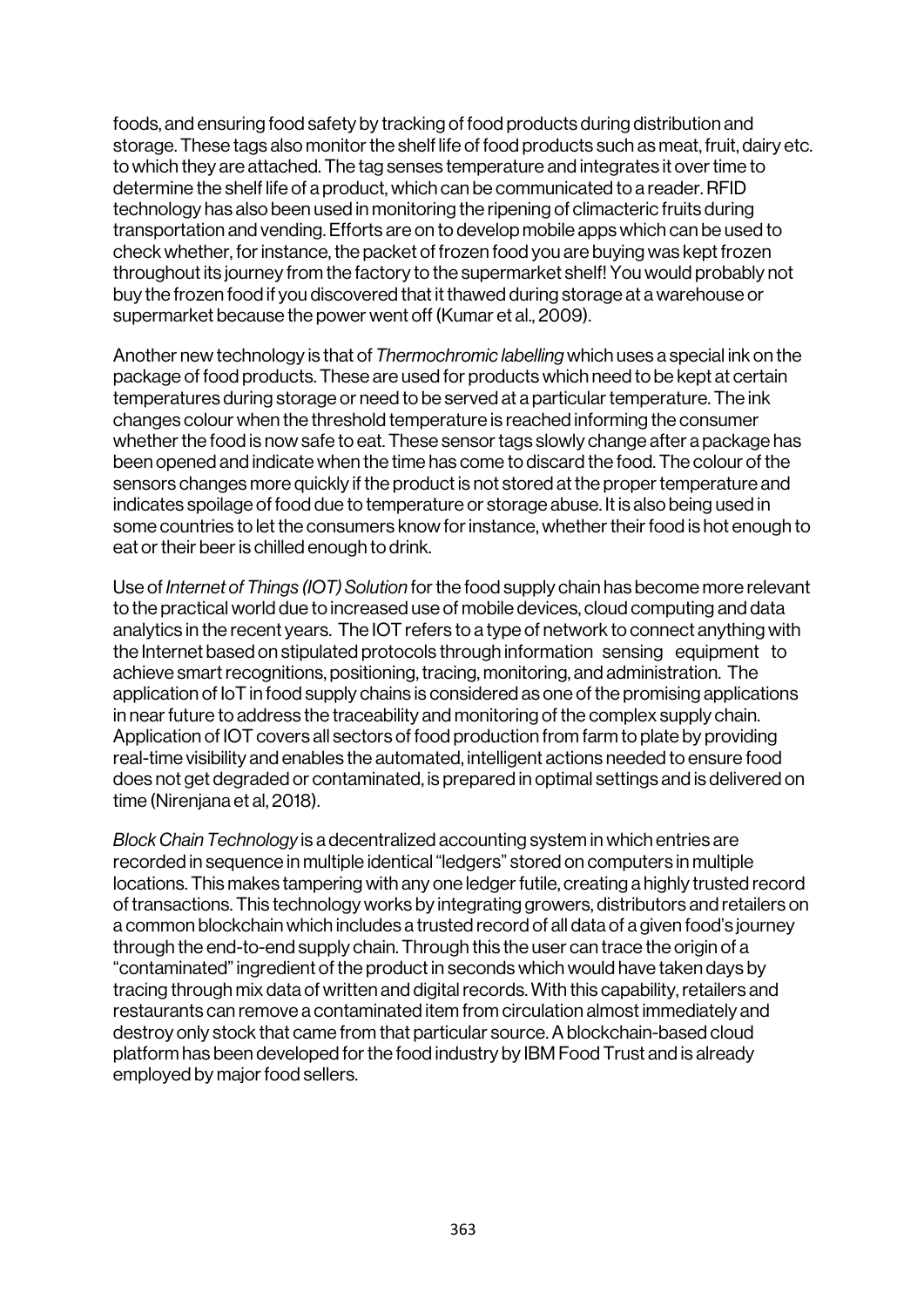### Food safety testing

Advancement in techniques and instruments for detecting hazards has greatly contributed to management of hazards. These have an edge over conventional methods in that they can detect much lower levels of the contaminant and with greater accuracy. Food fraud/adulteration in meat, dairy, fish, etc. can now be tested by making use of the unique DNA composition of animals. Conventional DNA based molecular techniques are generally costly, time consuming and need trained staff. These challenges can be addressed by the *DNAFoil technology,* which is a portable and completely self-administered, on-site DNA test that does not require expensive PCR equipment or laboratory settings to confirm detection of food adulteration and it does it in as little as 30 minutes. It is a kit test method which includes a barrel that breaks, lyses, extracts, neutralizes and stabilizes DNA from various food matrices. This extracted DNA can be amplified by using enzymes and primers which can be further detected by running on test strip. Coupling micrometer-sized beads to DNA allows the results to be visualized by the naked eye (visible color reaction), enabling instant, simple to interpret, cost-efficient, and on-site detection, while eliminating the need for advanced expensive instrumentation. These DNAFoil kits are sensitive for target contamination and can detect any level of adulteration (down to 0.01%). These kits are also tolerant to a complex, high-salt, high-fat food matrix and do not require prior DNA purification and quantitation (Sheikha, 2019).

*Raman Technology based rapid tests* useRaman spectroscopy (RS) and its various derivative methods. It has been widely applied in detection of various substances in food. RS is a technique specialized in measuring the frequency shift of inelastic scattered light from the sample. When the photons from incident light strike a molecule, scattering photons of different frequency appear. These scattering photons are called as Raman Scattering and Raman spectroscopy is based on the effect of Raman scattering (Weng et al, 2019). Raman Spectroscopy is old technology but now a days it is coupled with machine learning and artificial intelligence to detect adulterants in edible oils and ghee. These are handheld devices and can be used as a pre-scanning equipment to detect the adulteration, so that analysts in laboratories don't spend time and resources to test a sample which is already pure.

*BioSensors – Bioelectric Tongue and Nose* are analytical instruments comprising an array of nonspecific, low-selective, chemical sensors. They are now incorporated with biosensors to improve its performance and can be used in detection and quantification of pesticides, contaminants in several food and water samples. It can also be used in monitoring the ageing of beers, determination of analytes or markers in food products and detection of spoilage microorganisms in different foodstuff. These devices are fast, reliable and easy to use and satisfy the current demand of the food sector to detect various adulterants, contaminants, flavours etc. (Ceto et al., 2016; Podrazka et al., 2018).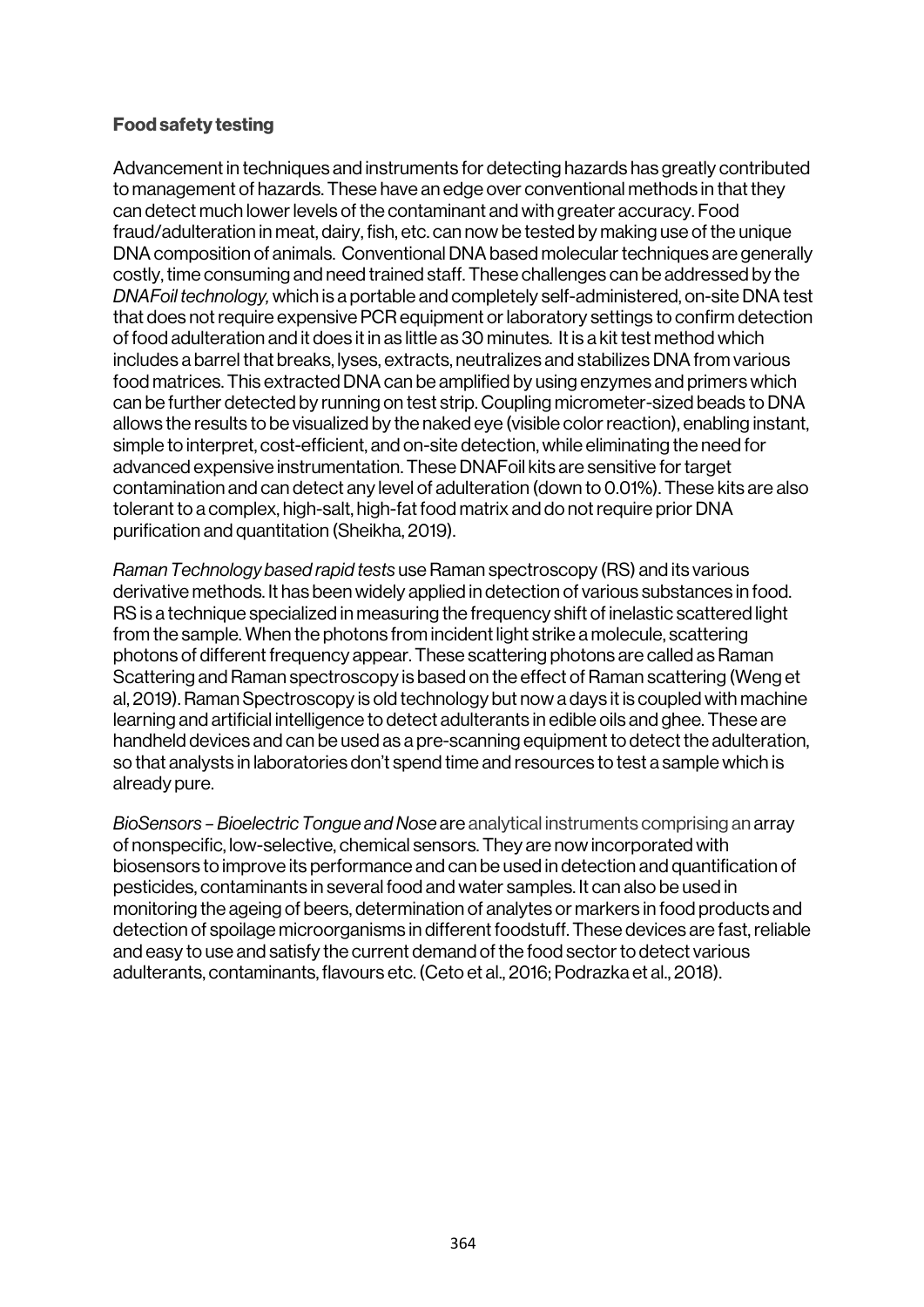## Future of food

With advancement of technology and strides being made in the field of food science we can look forward to new food products which are safer and more wholesome. Smart agriculture solutions are likely to boost yields. Better transport and storage will reduce food waste by letting companies monitor conditions like temperature and humidity in real time. Science based solutions which make efficient use of resources is the thrust of all innovations in the food sector.

Researchers have developed a 3D printing technology to prepare food using ingredients like millets, green gram, spices, etc. Taking just five to seven minutes to print, followed by a microwave drying process, this technology may help in customizing food according to the individuals' requirements.

New and innovative techniques are being used to assess and manage risks. Statistics, for instance, is being used for predictive modelling of microbiological outcomes. *Predictive microbiology* now offers risk managers scientific tools to estimate the consequences of different food handling and processing conditions on growth, survival and inactivation of pathogenic microorganisms. They will for instance, be able to predict if the food product is still safe after being transported at a particular temperature for a specified length of time, or if the power outage during its journey would have led to the spoilage. The United States Department of Agriculture (USDA) uses predictive microbiology to manage risks across the food chain using computational resources and sophisticated statistical packages (https://portal.errc.ars.usda.gov/). Databases like ComBase are now available for big and small food companies providing information on how microbes respond to different environmental conditions and how the microbe levels change over the course of time. Initiatives to develop microbiological modelling programs have been ongoing in the United States, the United Kingdom, Denmark, France, Australia and other countries for a number of years. These programs have resulted in the development of a wide range of microbiological modelling software packages

### **Nutrigenomics**

Nutritional genomics is a new discipline which has been formed by the integration of the study of nutrition, molecular biology and genomics. It is the science of how nutrients affect the activities of genes (nutrigenomics) and how genes affect the interactions between diet and disease (nutrigenetics). This new science teaches us what specific foods tell our genes to do. Every protein which is synthesized by the cell is a product of gene expression. Nutrients and phytochemicals can interact with genomes causing changes in their expression. At the same time, deficiency of a nutrient can hamper DNA repair and hence normal function. If we learn how our genes operate, the instructions that the genes give to the body and its metabolism, we can radically change how food interacts with our body. This information can be used to lose weight and optimise health by preventing development of diseases.

Individuals may respond differently to the same diet- whereas one individual may put on weight if given a dessert daily, another may not gain an ounce. These varied responses to diet have been attributed to differences in genetic make-up. An exploration of nutrientgene interactions is important for determining what will be healthful for an individual and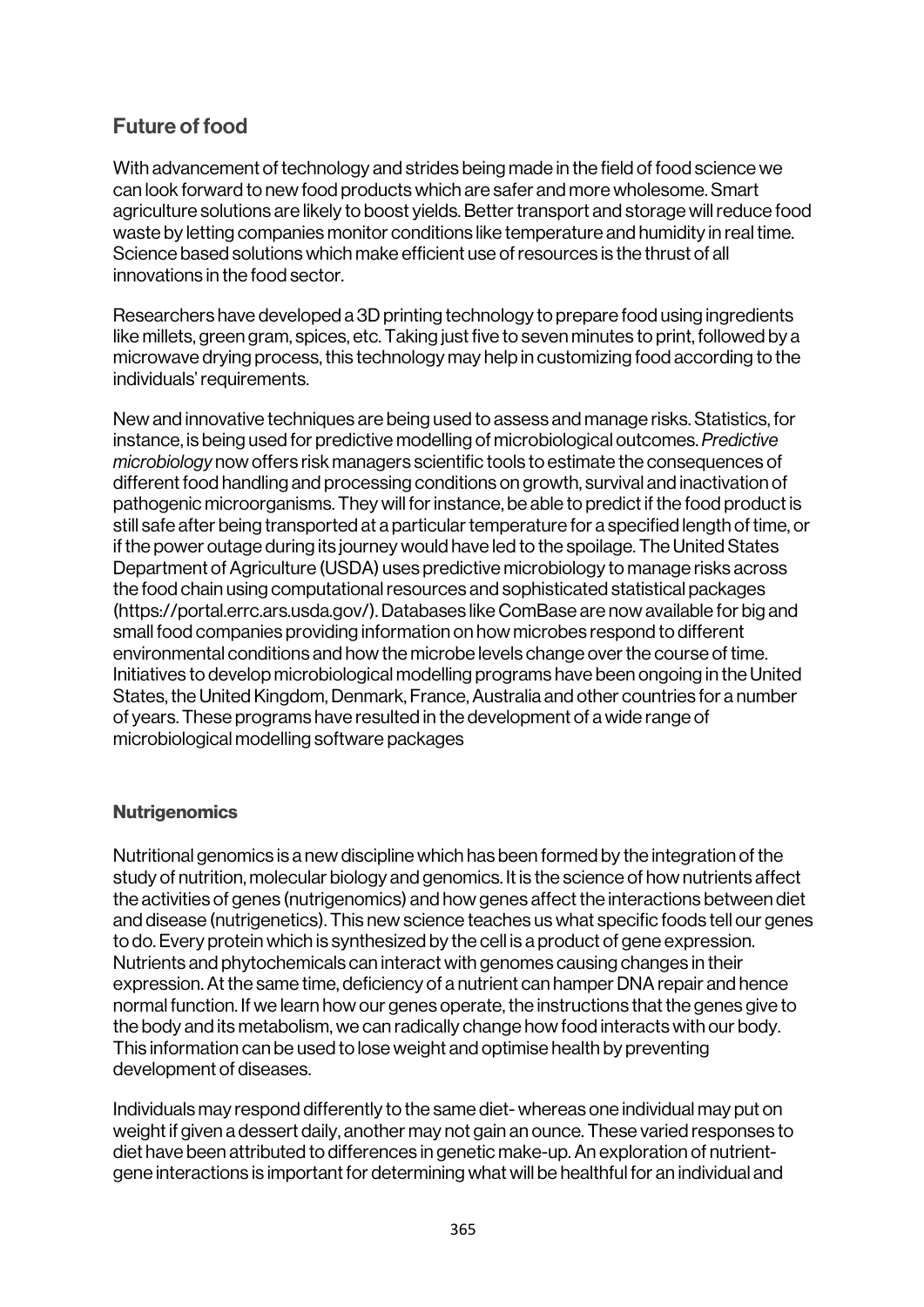what could result in increasing the risk of diet-related diseases. Nutrigenomics will ultimately one day help to tailor diets based on individual's genetic make-up. Nutrigenomics can be used in the future for development of customized nutraceuticals based on specific genetic profiles.

### New food science

Food companies are also experimenting with *plant-based meat* to prepare burgers, sausages, etc. thereby reducing carbon footprint. In addition, scientists are producing *Cultured/Lab Grown Meat.* Such meat eliminates the need to sacrifice animals by growing muscle tissue in culture from animal stem cells. Cultured/in-vitro meat can be constructed and produced faster than the traditional meat with desired characteristics. Although appreciable progress has been made during recent years, important issues, including safety, characterization of social and ethical conditions, and the development of costeffective culture media needs to be resolved. Consumer acceptance and confidence in cultured meat might be an important obstacle that might hinder the marketing process (Kadim et al., 2015).

In the interest of reducing chemicals used in foods for preservation, the search for natural antimicrobials has proposed the use of bacteriophages (viruses) which attack and kill disease causing bacteria. Studies have also proposed a cocktail of viruses to be consumed to tackle foodborne illness. This alternative approach uses lytic bacteriophages for managing bacterial infections. Although, antibiotics are an important way to manage diseases caused by pathogens, they kill beneficial microbes in the human gut system. Also, many bacteria are developing resistance to antibiotics, which makes the treatment more complicated (Moye et al, 2018).

### Gastronomic tourism

Gastronomic tourism has become a major and rapidly growing component of the attractiveness of tourist destinations. People wishing to experience the local tastes in other countries or different states of their country, travel just for the gastronomic experience. The tourism industry is also rising to the expectations of tourists by organising gastronomic tours for experiencing the local cuisine. Such tours consist not only of food guides taking people to restaurants, but also organising cooking demonstrations, cooking classes, visits to vineyards, local food manufacturers and other kinds of culinary experiences. With the growth in this kind of tourism comes the immense responsibility of all stakeholders in providing safe and wholesome food to tourists. With street foods being a major attraction in most cities, creation of Street Food Hubs which provide safe food is an important step in promoting gastronomic tourism. These hubs have been certified by FSSAI after imparting vendors with the necessary training and capacity building.

While special efforts are being made to promote traditional cuisines and revive ancestral recipes, equal strides are being made in exploring new tastes and enhancing flavours of existing dishes. *Molecular gastronomy* is a scientific discipline which looks at the science behind food preparation-the physical and chemical transformations which take place during cooking of food. The knowledge is now being used to create new dishes and culinary techniques. Various new recipes have made their way to restaurant menus using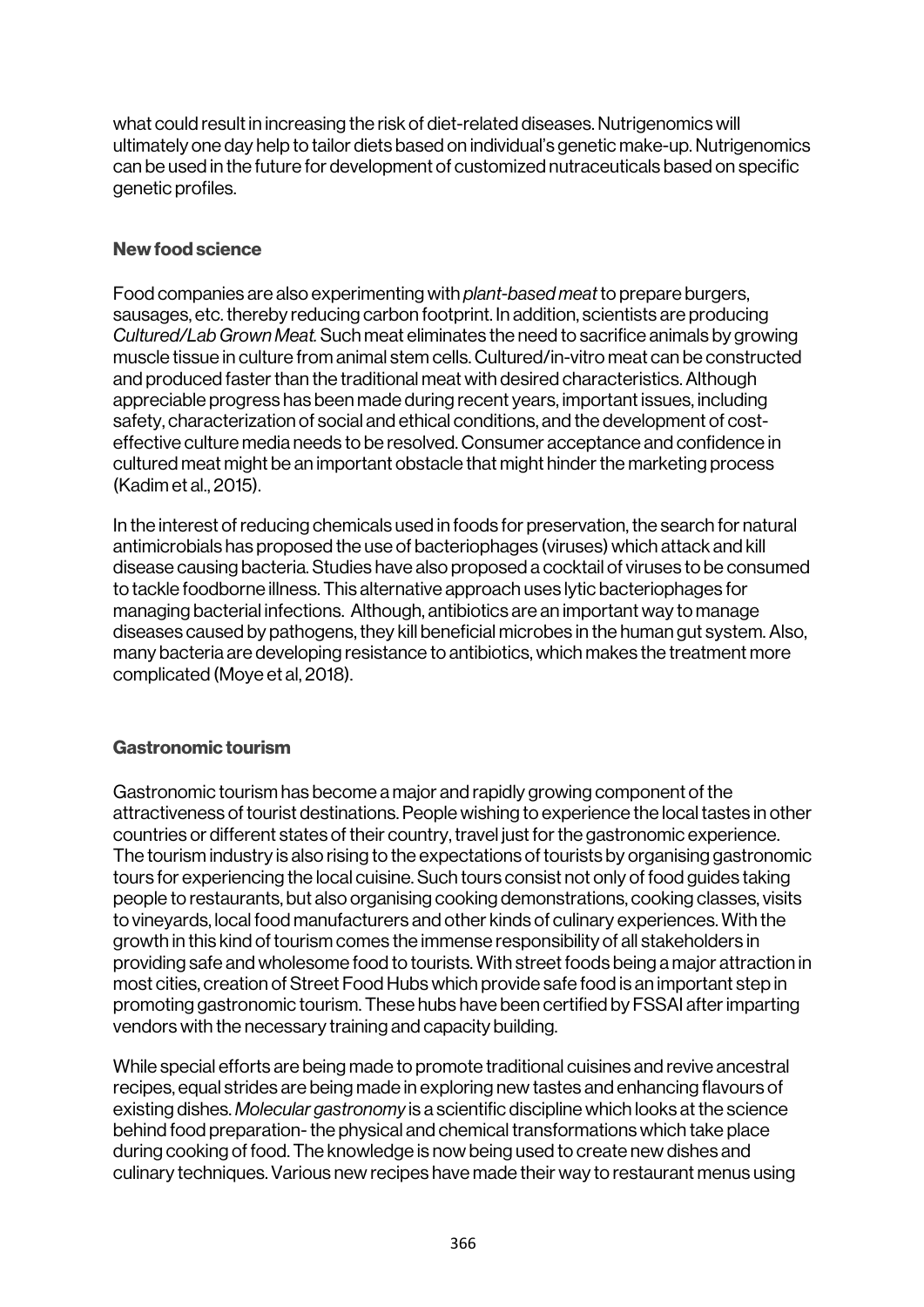new ingredients or processing methods for preparation and food service. For instance, ice creams and cocktails served with liquid nitrogen are increasing becoming popular. While these foods are very attractive to look at and tickle the palates with new taste sensations, this experimentation needs to be done with great care and diligence. The dish shouldn't turn into a chemical experiment which is unmindful of the safety or the wholesomeness of the food (Cousins et al., 2010; Gheorgheet al 2014; This, 2013).

## Fake news and role of media

Need a question to be answered? The internet offers opportunities to access a lot of information. Although there is a lot of good quality nutrition information available, there is abundance of misleading or inaccurate information as well. Social as well as other forms of media are also full of information. You may often find it difficult to distinguish valid nutrition information from misinformation. A good way to know is to look at the source of information – can the source be trusted? The person/body providing the nutrition information should be qualified to do so. Box 2 lists some pointers for you to discern whether a website is reliable.

### Box 2: Is this website reliable? Questions to ask

To determine whether a website is reliable to offer nutrition information, ask the following questions:

- **1. Where is the information coming from?** The web address generally gives a clue. Web addresses ending in 'gov' usually belong to the government, 'edu' are associated with educational institutes and 'org' belong to organizations. These are generally reliable. The ones ending in 'com' represent businesses and one would need to check on their credentials.
- 2. Who is giving the information? Is the author a qualified professional? Has the information been reviewed by experts in the field or is it just someone's blog or personal view on the subject?
- 3. When was the website last updated? The website could have out-dated information. Nutrition is an ever-changing science, what is valid today may not be applicable a few years later.
- 4. Why is the website providing this information? Is the information there for public good or does the organization/business have a commercial interest like selling a product?
- **5. What is the message?** Read beyond the headline/caption and see the details of the article. Is the information in agreement with other reliable sources of information or contradicting common knowledge? If it goes against the existing knowledge, then it is advisable to cross-check with other resources as well.

### Hazard of fake news

Fake news consists of deliberate misinformation spread through traditional news media or social media. Digital media has increased the spread of fake news. Fake news is written and published usually with the intent to mislead in order to damage an agency, entity, or person, and/or gain financially or politically, often using sensationalist, dishonest, or outright fabricated headlines to increase readership. For media outlets, the ability to attract viewers to their websites is necessary to generate online advertising revenue. Publishing a story with false content that attracts users, benefits the advertisers and improves their ratings.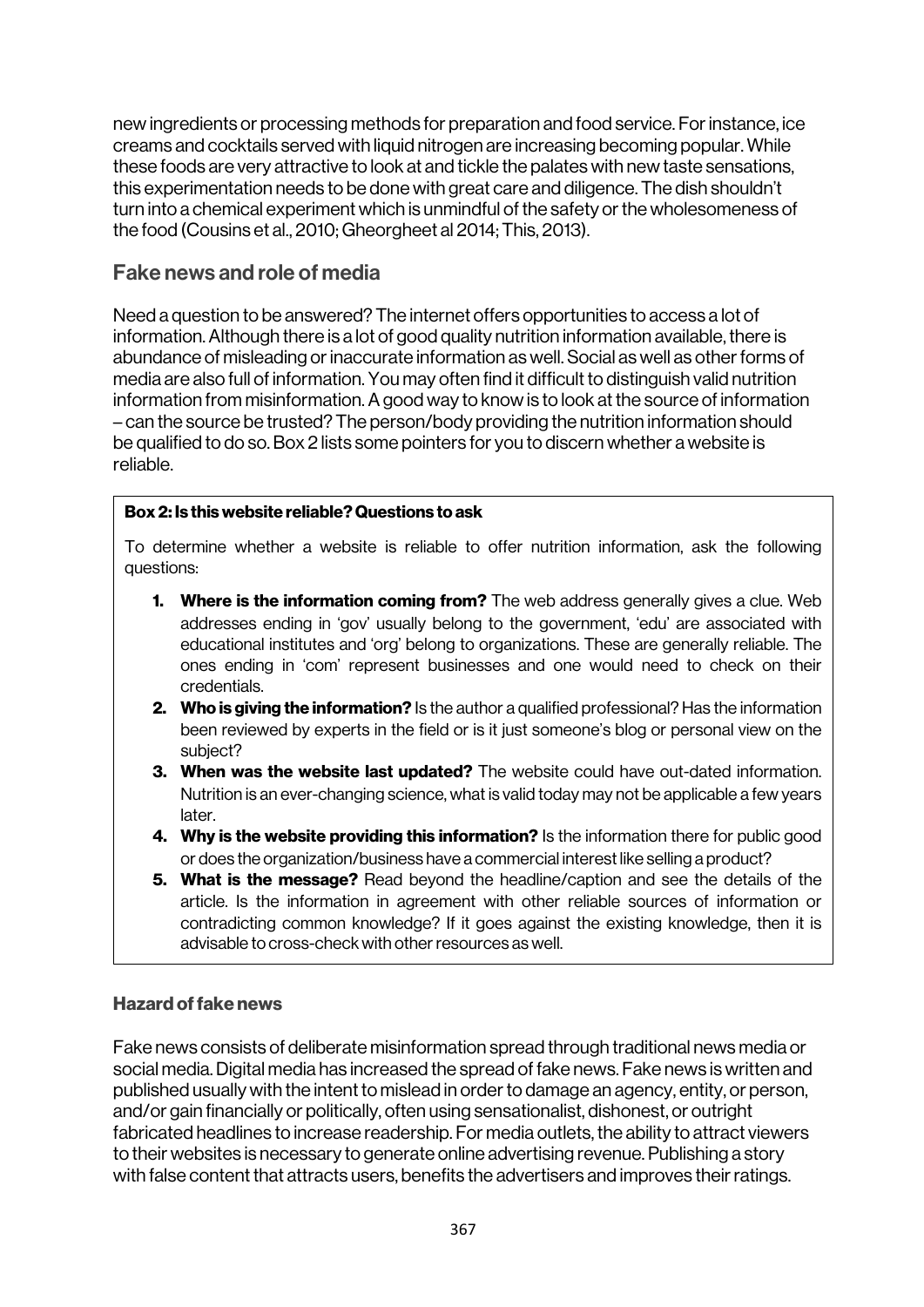Some news items tell a lopsided story, basing it on results of a single research study or without a balance of expert opinions. As a result, the news item may become controversial. Tight deadlines and limited understanding of the scientific aspects of research studies may lead to inaccurate reporting which misleads the consumer and creates confusion. Box 3 highlights some red flags for identifying fake news on social media.

### Box 3: Red flags for Fake News/Information on Social Media

These are some pointers to look for to know that the information circulated on social media is fake news:

- News is sensational and you have never heard about it from reliable sources. For instance, miracle cures attributed to a food product or claims that a food product in circulation has been made from non-edible harmful substances
- The sender asks you to 'Forward to all the people you know'
- The message is forwarded, and you don't have a clue as to who is the original sender and whether they are a subject expert.
- The message has been debunked on websites.

### Responsibility of media

The media is a very powerful entity as it moulds public opinion. Fake news in any kind of media whether mass media or social media has in the past triggered riots and violence. Fabricated and exaggerated claims in the media are not just related to politics but from time to time one has come across news related to public health and nutrition. Such kind of news or claims are not just misleading but also damaging to health. They create a lot of mistrust and erode the trust placed in media.

In 2018, several newspapers reported of a WHO advisory that 'if adulteration of milk and milk products is not checked immediately, 87% of citizens would be suffering from serious diseases like cancer by the year 2025 (in India)'. FSSAI had ascertained that no such advisory was issued by the WHO at all and FSSAI or WHO were not even approached for clarifications.

It is hence the responsibility of the media houses and social media platforms to clamp down on fake news. Media needs to increase coverage on aspects of food safety and nutrition which educate the public about eating safe and healthy food. However, there have been many instances of circulation of false and malicious videos on various social media platforms on safety and quality of food available in the country. It is a matter of serious concern as it leads people to believe that most of the food available in the country is unsafe (see box 4).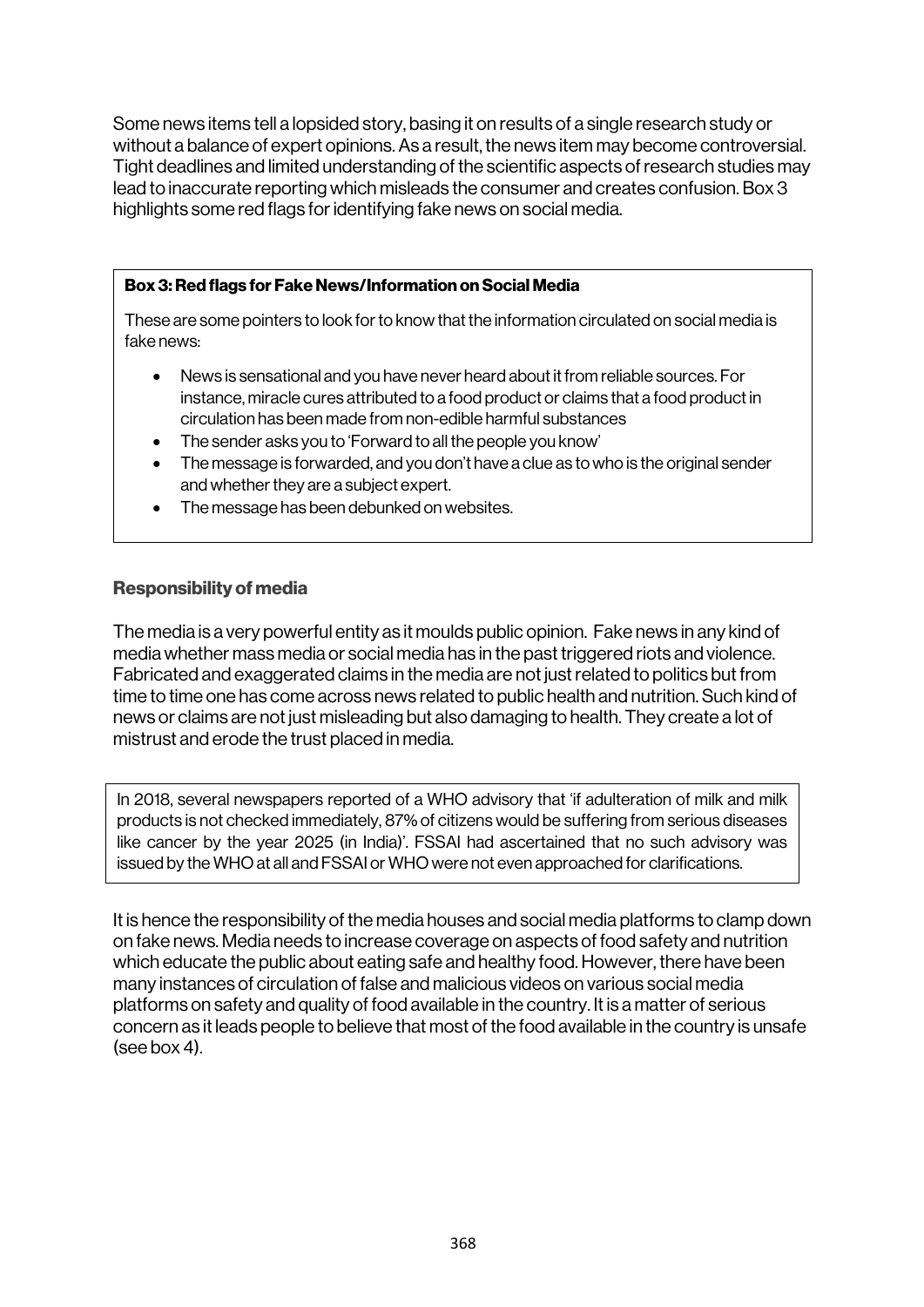### Box 4: Some Media Reports which were Debunked by FSSAI

There have been several social media messages and videos in circulation claiming that the rice/eggs/snacks available in the markets are made of plastic!

- **1.** Plastic Eggs: Egg production is economically viable and thus is available in plenty. The thicker the eggshell, the fresher the egg. When the egg is fresh, there is not enough time for evaporation to separate the 2 membranes (outer and inner layers) causing it to stick to each other. This makes it look thicker and stronger when it is peeled. Also, the inner shell membrane of the eggs may become harder and elastic when it is older than 15 days, which is a natural ageing process. The reason why eggs differ from each other is because of difference in quality of feed, breed of bird, ageing of eggs and the handling of eggs.As the egg ages, the egg white changes its consistency, becomes thin and runny and finally egg yolk and white dissolve into each other and this mixing is aggravated by temperature abuse and not because egg is made artificially.
- **2.** Plastic Rice: Rice is a carbohydrate with ~ 80 per cent starch. When the starch is cooked, it gelatinizes and becomes sticky. Air gets trapped while rolling it into a ball and as a result it may get bouncy. This does not mean that it contains plastic.
- 3. Plastic Snacks: The snacks such as namkeens and potato chips are mainly made of cereals spices and oil and the carbohydrate and fat have a natural characteristic of burning when exposed to fire. Thus, it should be ruled out that they contain plastic.

False propaganda is neither good for citizens nor for food businesses. It also erodes global trust in our food system and food businesses, and potentially has far reaching public health, social and trade implications. Press Council of India has issued an advisory to all the media houses, to verify all facts before publishing any news related to food safety.

## **Summary**

- Changes in the food consumption behaviour, globalization, new technologies of food production, increasing mobility of population, climate change and a greater strain on the public health infrastructure have led to the emergence of newer food safety issues.
- Emerging pathogens of concern are those pathogens which are either causing a new illness or the number of cases is now increasing sharply, or they are spreading the disease over a wider geographical area.
- Multidrug resistant microbes like Salmonella, Brucella, etc. are causing major problems. Outbreaks due to Listeria are increasing in recent years. Cryptosporidium parvum, Cyclospora cayetanensis, Campylobacter jejuni, Nontyphoidal strains of Salmonella, avian influenza viruses, Toxoplasma gondii, Shigella, Vibrio parahaemolyticus, Yersinia enterocolitica, etc. are some emerging biological hazards.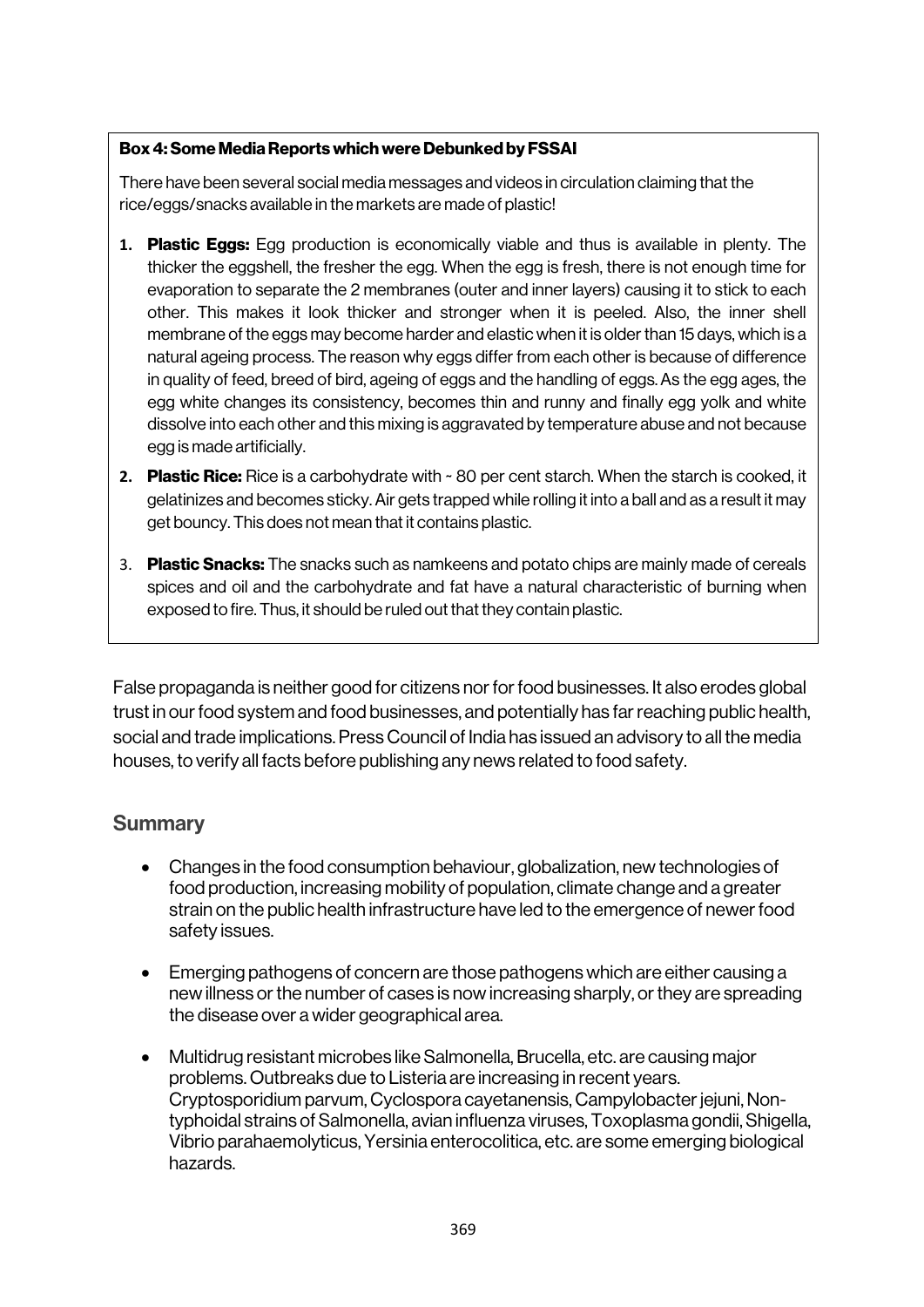- Uncontrolled use of growth hormones and antibiotics, environmental contaminants such as Persistent bioaccumulative toxins, chemicals leaching from plastics, newspapers, packaging materials etc. are some examples of emerging chemical hazards.
- In an attempt to stave off diet-related chronic diseases, people are looking for quick solutions like fad diets or superfoods. Unless coupled with healthy lifestyle changes and balanced and wholesome diets, these trends can result in adverse health effects.
- Advancements in technology have helped tackle some challenges related to the food sector. Improved processing technologies, better methods of transporting, storing and packaging have led to safer food with better shelf life.
- Radiofrequency Identification (RIFD) Technology is increasingly being used to trace products in the supply chain. Thermochromic labelling which uses a special ink are used for products which need to be kept at certain temperatures during storage. Block chain technology is a decentralized accounting system in which entries are recorded in sequence in multiple identical "ledgers" stored on computers in multiple locations. This makes tampering with any one ledger futile, creating a highly trusted record of transactions.
- Advancements in techniques and instruments for detecting hazards has greatly contributed to management of hazards.
- Predictive microbiology is used as a scientific tool to estimate the consequences of different food handling and processing conditions on growth, survival and inactivation of pathogenic microorganisms.
- Nutrigenomics as a science can one day help to tailor diets based on individual's genetic make-up and for development of customized nutraceuticals based on specific genetic profiles.
- Gastronomic tourism has become a major and rapidly growing component of the attractiveness of tourist destinations.
- With advancement of technology and strides being made in the field of food science we can look forward to new food products which are safer and more wholesome. Science based solutions which make efficient use of resources is the thrust of all innovations in the food sector.
- Fake news consists of deliberate misinformation spread through traditional news media or social media. False propaganda is neither good for citizens nor for food businesses. It also erodes global trust in our food system and food businesses, and potentially has far reaching public health, social and trade implications.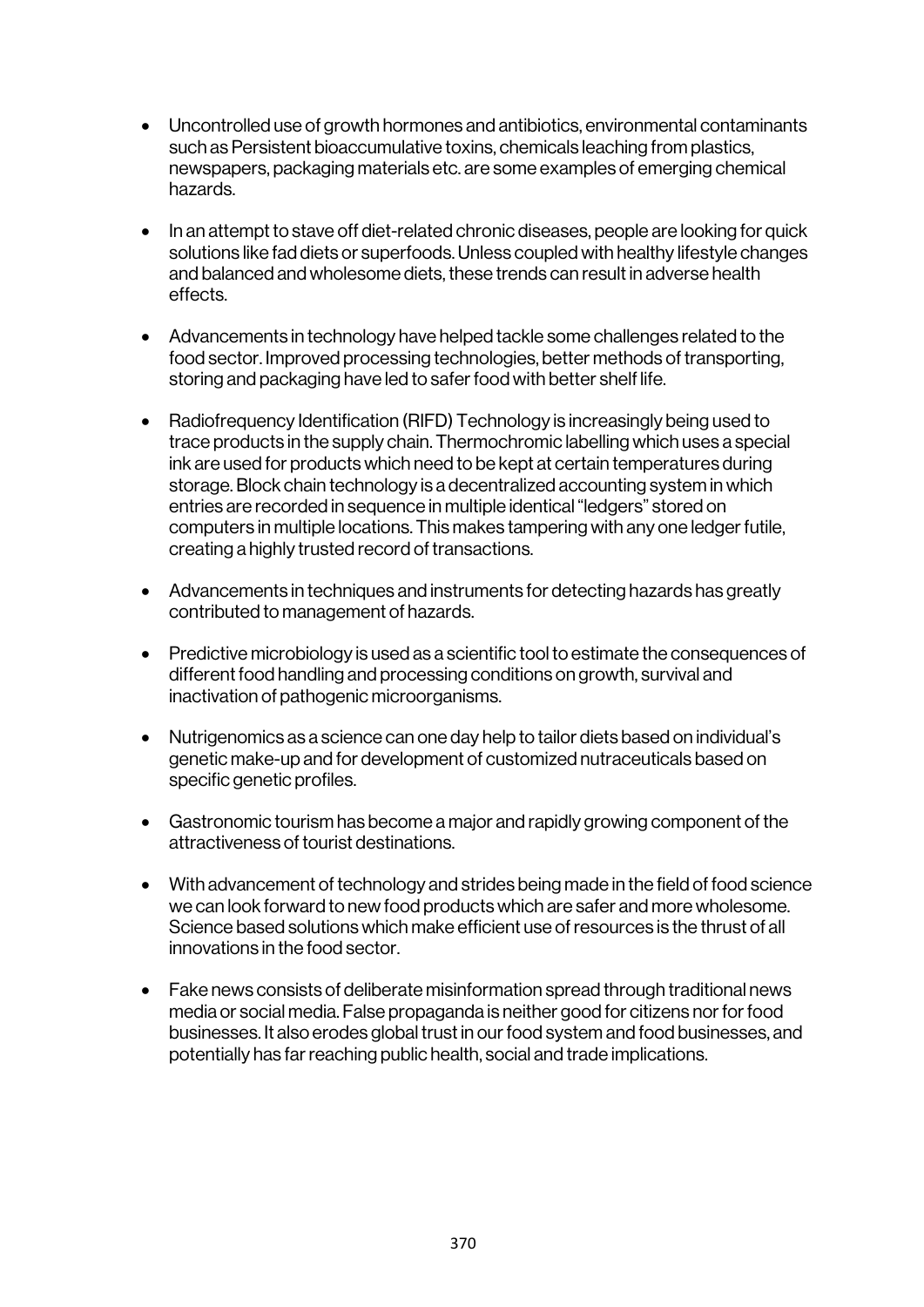## Key Terms

Gastronomic tourism - food guides taking people to restaurants, but also organising cooking demonstrations, cooking classes, visits to vineyards, local food manufacturers and other kinds of culinary experiences.

Microplastics – extremely small pieces of plastic debris in the environment

**Molecular gastronomy** - is a scientific discipline which looks at the science behind food preparation-the physical and chemical transformations which take place during cooking of food.

**Nutrigenomics** - as a science can one day help to tailor diets based on individual's genetic make-up and for development of customized nutraceuticals based on specific genetic profiles.

**Predictive microbiology** -is used as a scientific tool to estimate the consequences of different food handling and processing conditions on growth, survival and inactivation of pathogenic microorganisms

## Exercises

- 1. Define emerging food safety issues and discuss factors responsible for their emergence.
- 2. Describe the important emerging microbial and chemical hazards giving suitable examples.
- 3. Define Antimicrobial Resistance. Why is resistance to antibiotics a problem in India?
- 4. What is Radiofrequency Identification (RIFD) Technology? How is it useful in Food traceability?
- 5. Define Nutrigenomics and discuss its role in personalized nutrition.
- 6. What do you understand by Gastronomic Tourism?
- 7. Define role and responsibilities of media in addressing the problem of fake news.
- 8. Describe some advancements which have been made in food safety testing.

## **Activity**

Do a literature review and list some breakthroughs in food processing/ packaging/ food testing technology.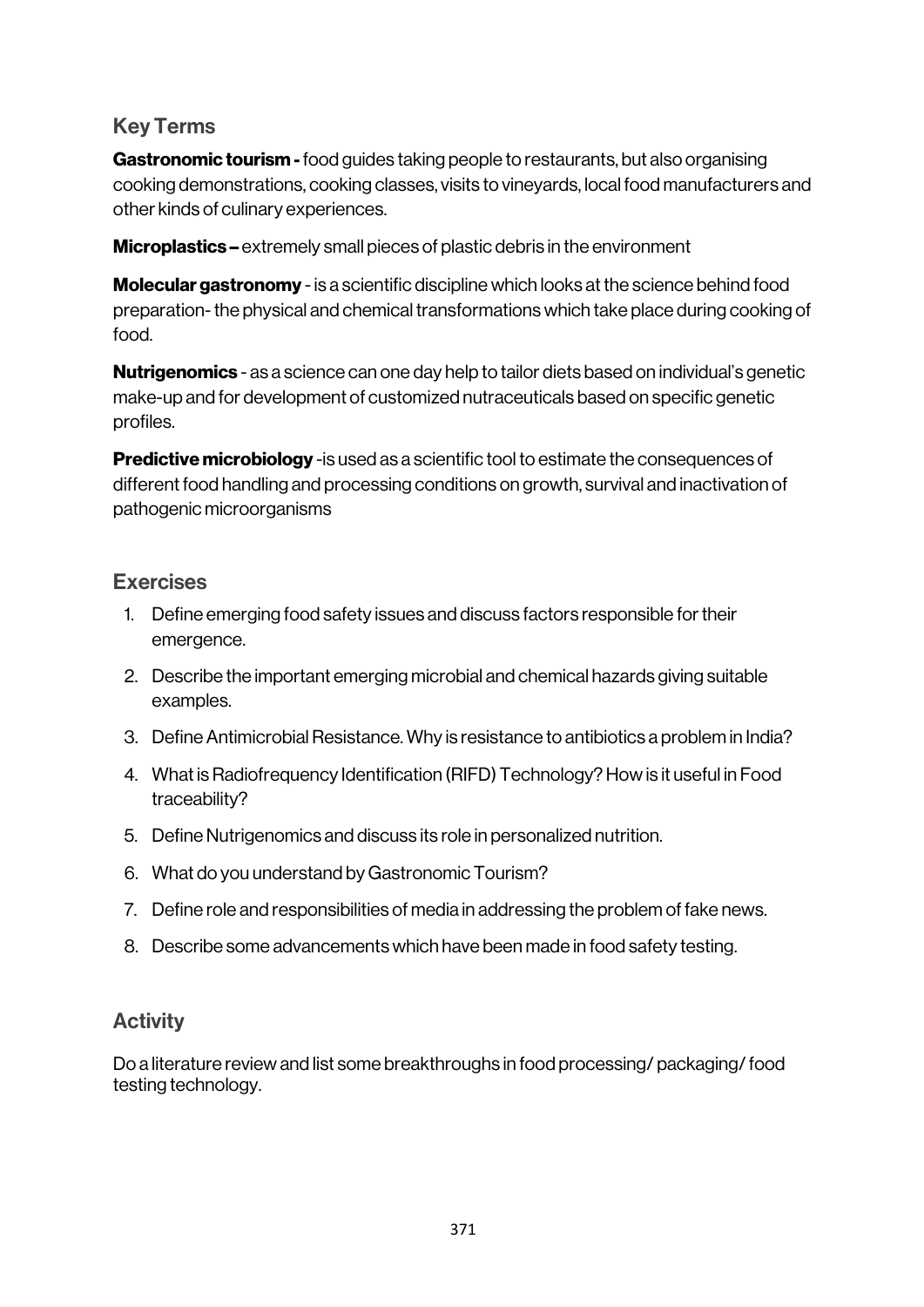## **References**

- 1. Barbosa-Cánovas, G. V., Medina-Meza, I., Candoğan, K., & Bermúdez-Aguirre, D. (2014). Advanced retorting, microwave assisted thermal sterilization (MATS), and pressure assisted thermal sterilization (PATS) to process meat products. Meat science, 98(3): 420-434.
- 2. Ceto X., Voelcker N.H. & Prieto-Simón B. (2016). Bioelectronic tongues: New trends and applications in water and food analysis. Biosensors and Bioelectronics. Volume 79, 15: 608- 626. https://doi.org/10.1016/j.bios.2015.12.075
- 3. Cousins, J., O'Gorman, K. D., & Stierand, M. (2010). Molecular gastronomy: basis for a new culinary movement or modern day alchemy?. International journal of contemporary hospitality management, 22(3), 399-415.
- 4. DSTO. (2019). Microwave Assisted Thermal Sterilization (MATS)- Factsheet. Defence Science and Technology Organisation, Australian Government. https://www.dst.defence.gov.au/sites/default/files/research\_activities/documents/MATS\_f act%20sheet.pdf
- 5. EFSA. (2007). Definition and Description of "Emerging Risks" Within The EFSA's Mandate. Scientific Committee & Advisory Forum Unit. European Food Safety Authority https://www.efsa.europa.eu/sites/default/files/scientific\_output/escoemriskdefinition.pdf
- 6. Gheorghe, G., Tudorache, P., & Nistoreanu, P. (2014). Gastronomic tourism, a new trend for contemporary tourism. Cactus Tourism Journal, 9(1), 12-21.
- 7. Kadim, I. T., Mahgoub, O., Baqir, S., Faye, B., & Purchas, R. (2015). Cultured meat from muscle stem cells: A review of challenges and prospects. Journal of Integrative Agriculture, 14(2), 222-233.
- 8. Kumar P., Reinitz, H.W. Simunovic J., Sandeep K.P., & Franzon P.D. (2009). Overview of RFID Technology and Its Applications in the Food Industry. Journal of Food Science. Vol. 74, Nr. 8 doi: 10.1111/j.1750-3841.2009.01323.x
- 9. Moye Z.D., Woolston J, & Sulakvelidze A. (2018). Bacteriophage Applications for Food Production and Processing. Viruses. Apr, 10(4):205. https://www.ncbi.nlm.nih.gov/pmc/articles/PMC5923499/
- 10. Nirenjena S., et.al., (2018). Advancement in monitoring the food supply chain management using IOT. International Journal of Pure and Applied Mathematics, Volume 119 (14) 1193-1197.
- 11. Podrażka M, Bączyńska E, Kundys M, Jeleń PS and Nery EW.(2018). Electronic Tongue—A Tool for All Tastes?Biosensors 8(1), 3; https://doi.org/10.3390/bios8010003
- 12. Raghav, P. K., Agarwal, N., & Saini, M. (2016). Edible coating of fruits and vegetables: a review. International Journal of Scientific Research and Modern Education (IJSRME) Volume I (1).
- 13. Rajeish M., Shekhar, M., Madhushree H.N. & Venugopal M.N.(2016). Presumptive case of ciguatera fish poisoning in Mangalore, India. Current Science, Vol. 111, No. 9. doi: 10.18520/cs/v111/i9/1536-1543
- 14. Sheikha, A.F. (2019). DNAFoil: Novel technology for the rapid detection of food adulteration. Trends in Food Science & Technology. Volume 86, April 2019, Pages 544-552. https://doi.org/10.1016/j.tifs.2018.11.012